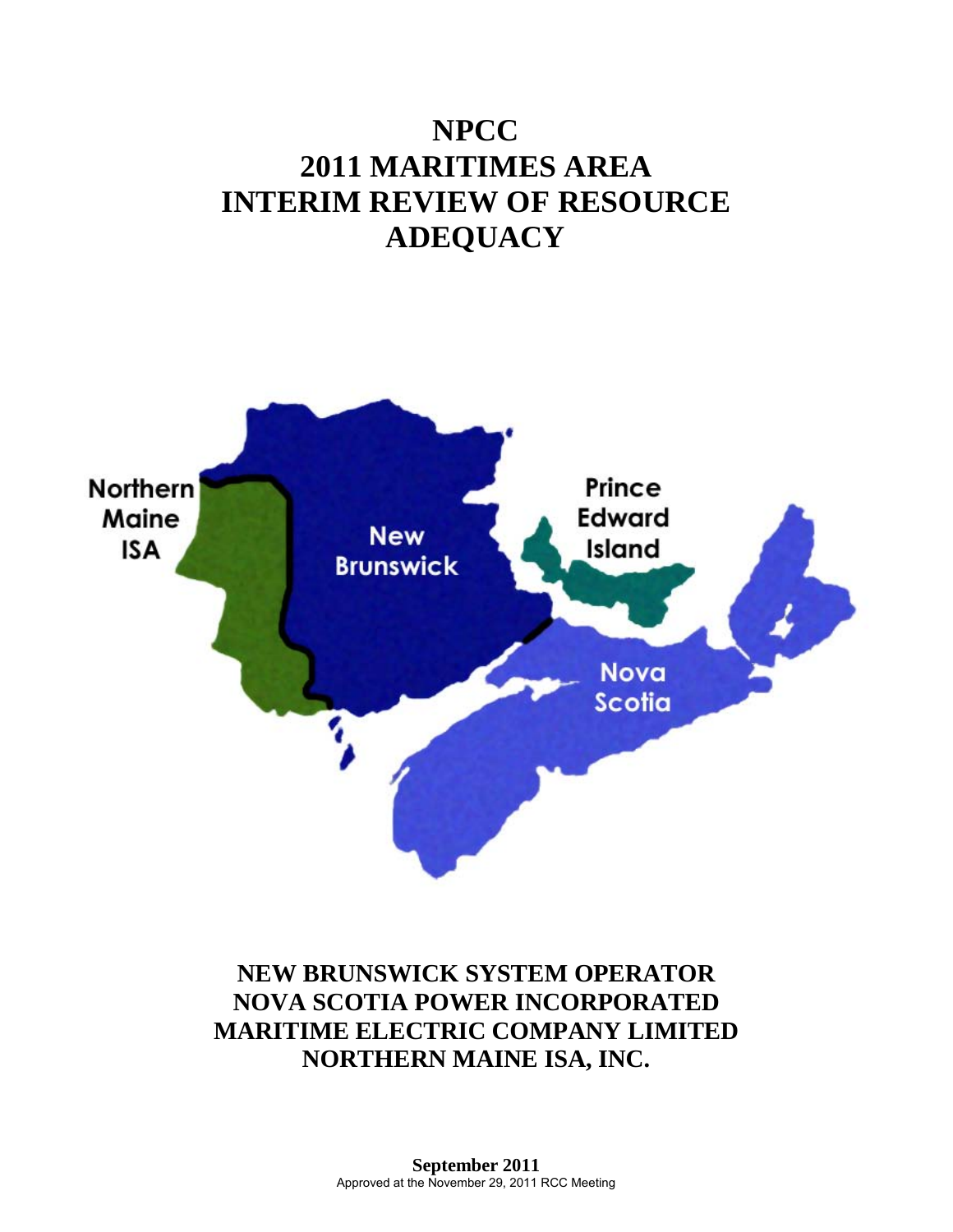This page intentionally left blank.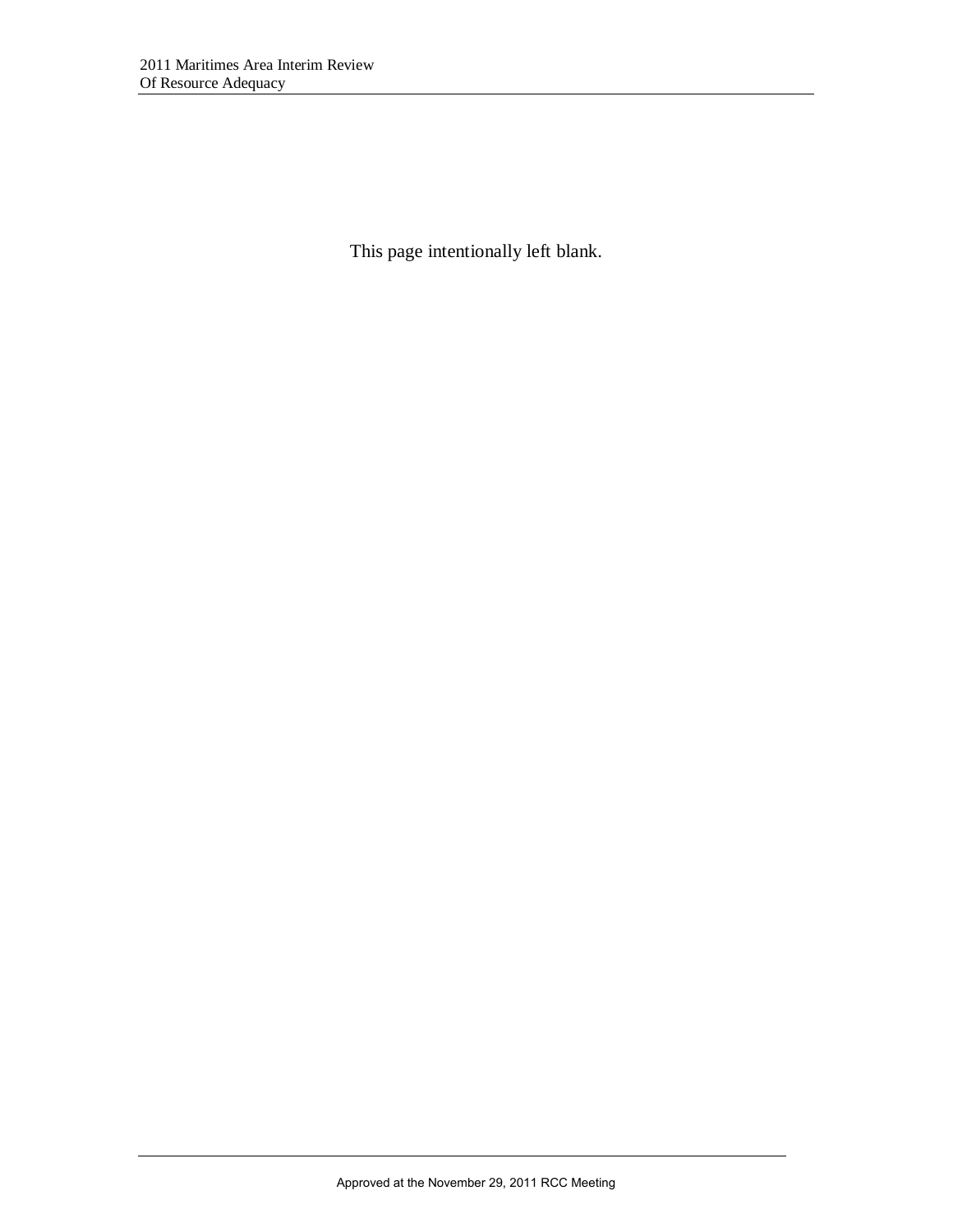# **1.0 EXECUTIVE SUMMARY**

The 2011 Maritimes Area Interim Review of Resource Adequacy (Interim Review), covering the period of January 2012 through December 2015, has been prepared to satisfy the Reliability Assessment Program as established by the Northeast Power Coordinating Council (NPCC). This Interim Review follows the resource adequacy review guidelines as specified in the *NPCC Regional Reliability Directory #1 Appendix D (Adopted: December 1, 2009)*.

Results of this Interim Review show that the Maritimes Area will comply with the NPCC resource adequacy criterion that requires a loss of load expectation (LOLE) value of less than 0.1 days/year for all years from 2012-15. A summary of the Maritimes Area LOLE values for 2012-15 is shown in Table 1 below.

| Year | 2011 Interim Review | 2010 Comprehensive Review |  |  |
|------|---------------------|---------------------------|--|--|
|      | (days/year)         | (days/year)               |  |  |
| 2012 | 0.002               | 0.002                     |  |  |
| 2013 | 0.001               | 0.002                     |  |  |
| 2014 | 0.001               | 0.003                     |  |  |
| 2015 | N 000               | ገ በበ4                     |  |  |

#### **Table 1 – Maritimes Area LOLE Values for 2012 to 2015**

All of the LOLE results for this Interim Review are lower versus the 2010 Comprehensive Review. The most significant assumption changes that have contributed to these lower LOLE values are:

- Purchases from Hydro Québec and Nalcor Energy to New Brunswick totaling 366 MW for January and February 2012 and 183 MW for March 2012 are included.
- Interconnection tie benefits of 300 MW from New England are assumed for each year.
- Retirement of the 299 MW Dalhousie Generation Station previously scheduled for April 1, 2011 is delayed until May 31, 2012.

Partly offsetting the beneficial effects on LOLE of the aforementioned changes are two other significant changes from the 2010 Comprehensive review:

- The return to service of the 660 MW Point Lepreau Nuclear Generation Station scheduled for March 31, 2011 in the Comprehensive Review is delayed until October 1, 2012.
- The interface limit from New Brunswick to Nova Scotia is reduced from 300 MW to 150 MW on account of load growth in southeastern New Brunswick.

There are no changes in this Interim Review with respect to environmental regulations, fuel supplies, emergency operating procedures, or market rules.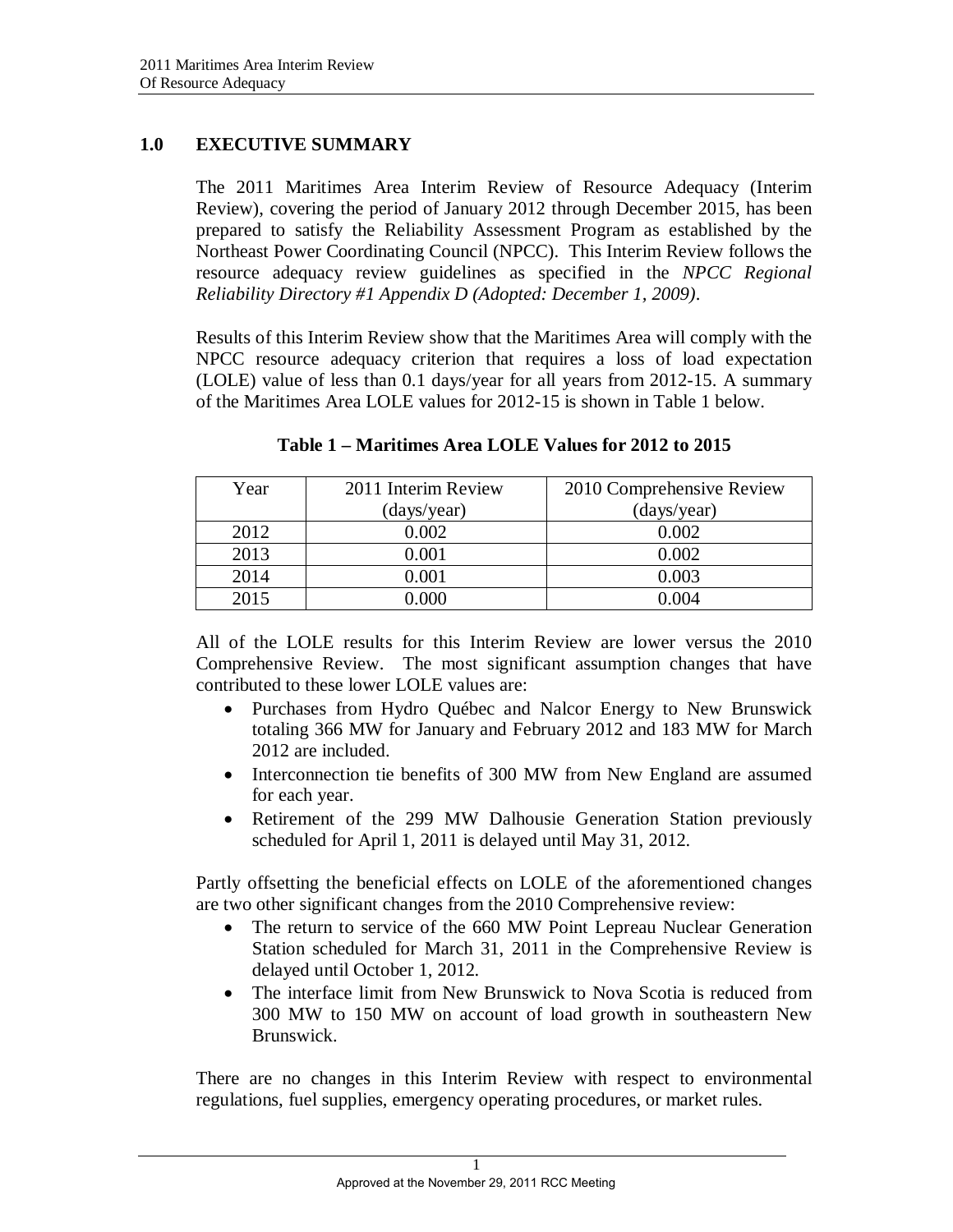## **2.0 INTRODUCTION**

This 2011 Interim Review is the first update of the 2010 Maritimes Area Comprehensive Review of Resource Adequacy approved by the RCC in September 2010. The Maritimes Area is a winter peaking area with separate markets and regulators in New Brunswick, Nova Scotia, Prince Edward Island (PEI), and Northern Maine. The New Brunswick System Operator (NBSO) is the Reliability Coordinator for the Maritimes Area.

## **3.0 ASSUMPTION CHANGES**

#### 3.1 Demand Forecast

The Maritimes Area peak demand is forecast to occur during the month of January each year. Table 2 shows the year by year comparison of the annual peak loads used in this Interim Review versus the 2010 Comprehensive Review.

| Year               | 2011 Interim | 2010 Comprehensive | Difference |
|--------------------|--------------|--------------------|------------|
|                    | Review       | Review             |            |
|                    | (MW)         | (MW)               | (MW)       |
| 2012               | 5472         | 5410               | $+62$      |
| 2013               | 5419         | 5417               | $+2$       |
| 2014               | 5434         | 5425               | $+9$       |
| 2015               | 5449         | 5444               | $+5$       |
|                    |              |                    |            |
| <b>Growth Rate</b> | $-0.1%$      | 0.2%               |            |

#### **Table 2 – Maritimes Area Peak Demand Forecast for 2012 to 2015**

The demand forecast for this review is slightly higher in all years, but the compound annual growth rate is practically unchanged.

Potential closure of the largest paper mill in Nova Scotia with a net load of approximately 150-200 MW was announced during August 2011 but was not modeled in this study due to uncertainty. Its closure would not affect area reserves as the entire load is interruptible leaving the firm load (covered by reserves) unchanged.

3.2 Resources Forecast

Significant resource changes from the 2010 Comprehensive review include the following:

• Purchases from Hydro Québec and Nalcor Energy to New Brunswick totaling 366 MW for January and February 2012 and 183 MW for March 2012 are included.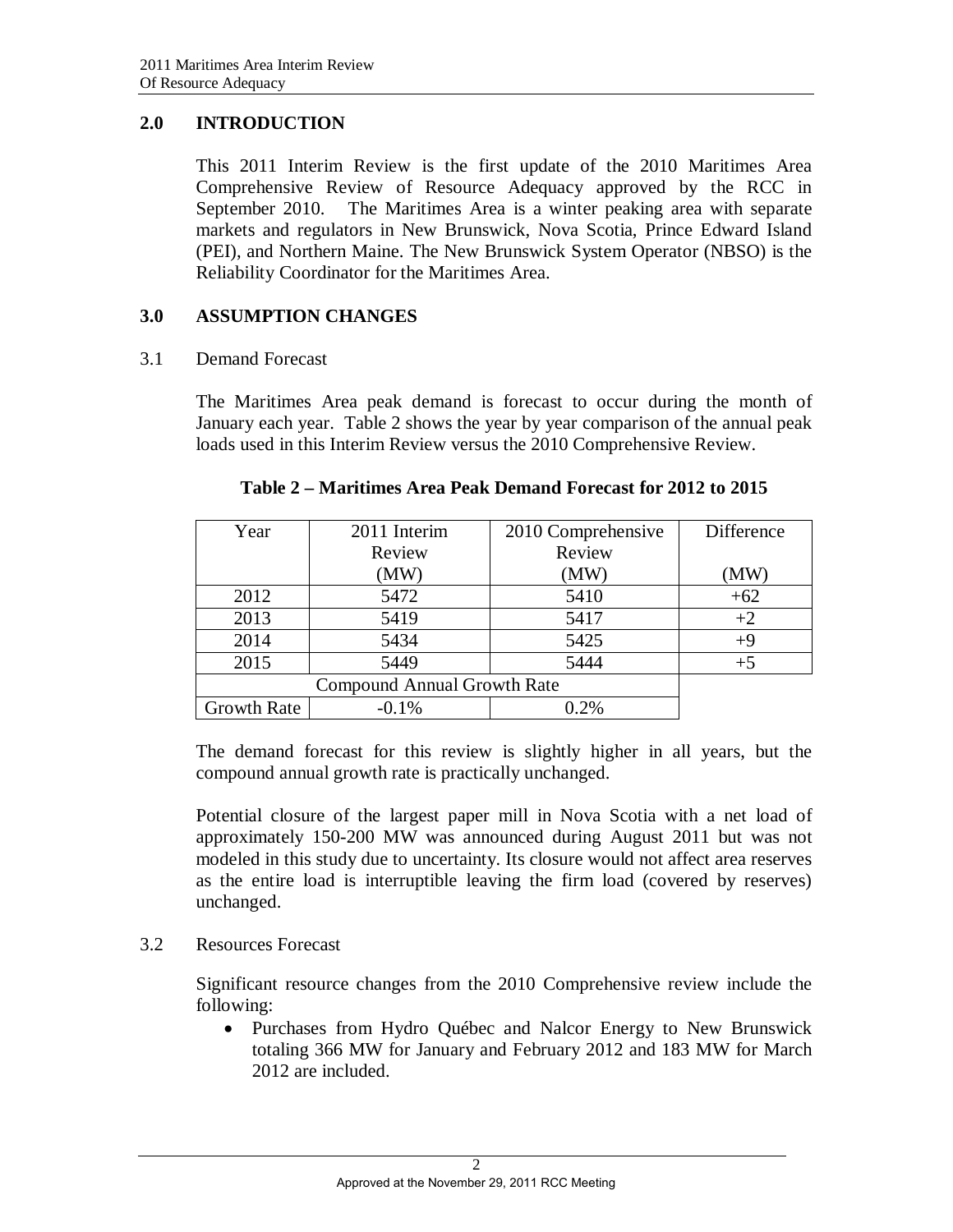- Interconnection tie benefits of 300 MW from New England are assumed for each year. No tie benefits were modeled in the Comprehensive Review. More explanation regarding these tie benefits is provided in section 3.5.
- The return to service of the 660 MW Point Lepreau Nuclear Generation Station scheduled for March 31, 2011 in the Comprehensive Review is delayed until October 1, 2012.
- Retirement of the 299 MW Dalhousie Generation Station scheduled for April 1, 2011 in the Comprehensive Review is delayed until May 31, 2012.
- Small biomass and diesel generating facilities totaling 45 MW of capacity were retired or mothballed in the Northern Maine sub area during 2011.
- An additional 27 MW of wind project capacity (derated) is expected by 2012. An additional 41 MW is expected by 2015 for a total of 359 MW compared to the 331 MW total in the 2010 Comprehensive review.

There are no changes in this review with respect to environmental regulations, fuel supplies, emergency operating procedures, or market rules.

Table 3 shows the year by year January generation resources forecast for this review compared to the 2010 Comprehensive Review.

| Year | 2011 Interim Review |      |      | 2010 Comprehensive Review  |      |       | Difference |
|------|---------------------|------|------|----------------------------|------|-------|------------|
|      | (MW)                |      |      | $\left( \text{MW} \right)$ |      |       | (MW)       |
|      | Conventional        | Wind |      | Total   Conventional       | Wind | Total | Total      |
| 2012 | 6839                | 318  | 7157 | 6570                       | 291  | 6861  | 296        |
| 2013 | 6844                | 328  | 7182 | 6570                       | 291  | 6861  | 321        |
| 2014 | 6848                | 330  | 7188 | 6570                       | 291  | 6861  | 327        |
| 2015 | 6873                | 359  | 7232 | 6570                       | 331  | 6901  | 331        |

**Table 3 – Maritimes Area Resources Forecast for 2011 to 2015**

Conventional capacity in Table 3 includes installed generation, contracted purchases, and tie benefits. Wind project capacity in Table 3 represents derated MW values equal to the demonstrated or projected average output of wind projects in the Maritimes Area during the winter period. For Prince Edward Island, the derated capacity is based on actual experience with wind projects. For Nova Scotia the derated capacity of existing wind installations is based on a combined three year average of actual and forecasted annual peak capacity factors and for new installations it is based on the winter capacity factor. In New Brunswick and Northern Maine, where wind projects have not been installed as long, derating of wind capacity is based upon results from the Sept. 21, 2005 NBSO report "Maritimes Wind Integration Study". These results showed that the effective capacity from wind projects, and their contribution to LOLE, was equal to or better than their seasonal capacity factors. This report is available at: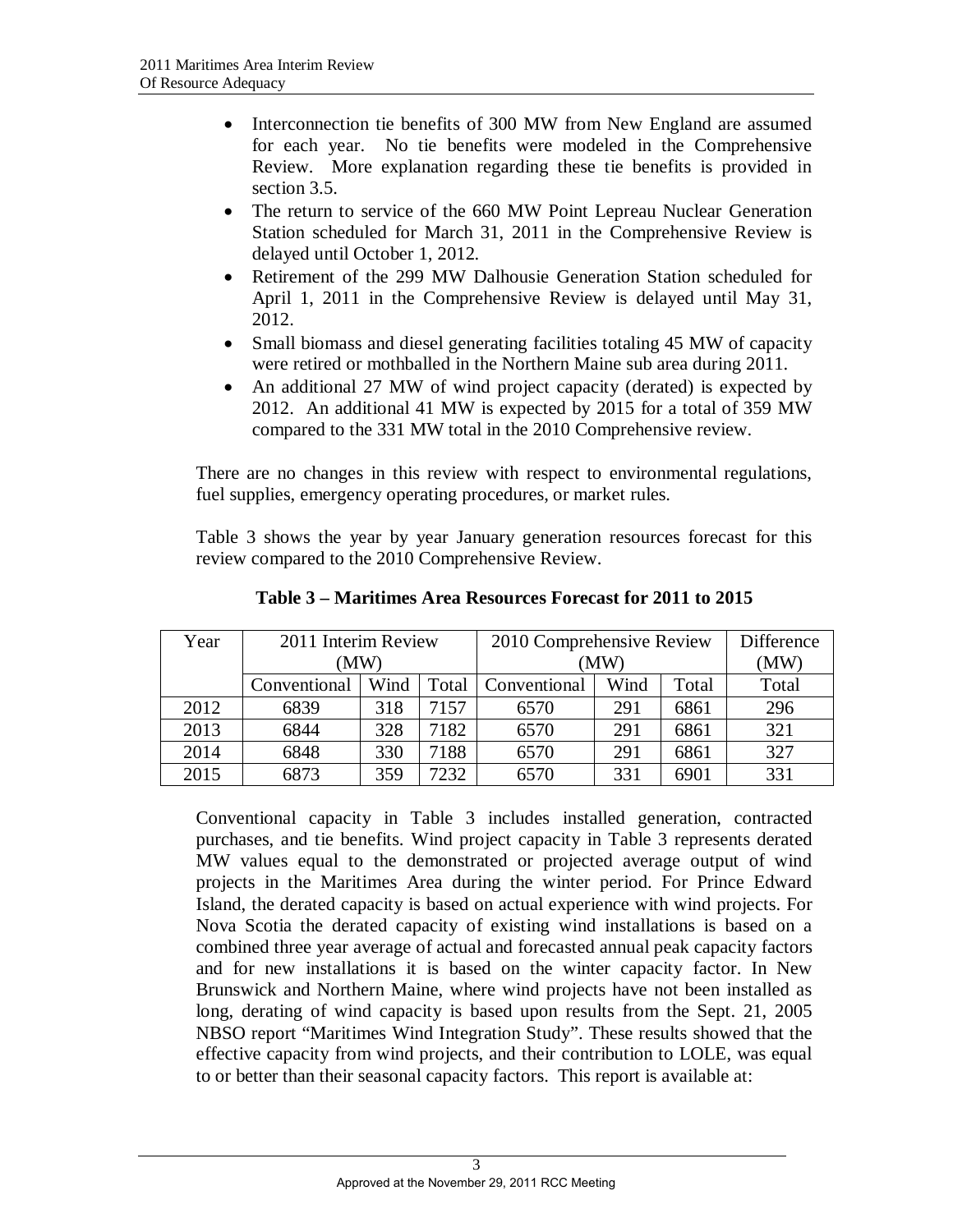[http://www.nbso.ca/Public/\\_private/2005%20Maritime%20Wind%20Integration](http://www.nbso.ca/Public/_private/2005%20Maritime%20Wind%20Integration%20Study%20_Final_.pdf) [%20Study%20\\_Final\\_.pdf](http://www.nbso.ca/Public/_private/2005%20Maritime%20Wind%20Integration%20Study%20_Final_.pdf) 

#### 3.3 Comparison of Planned and Required Reserve

The Maritimes Area uses a 20% reserve criterion for planning purposes. Table 4 shows a year by year comparison of the planned reserve versus the required reserve. In each year of this review, the planned reserve exceeds the 20% reserve criterion.

| Year | Generation | Forecast        | Interruptible |           | Planned | Required  |      |
|------|------------|-----------------|---------------|-----------|---------|-----------|------|
|      | Resources  | Coincident Peak | Load          |           | Reserve | Reserve   |      |
|      | (MW)       | (MW)            | (MW)          | <b>MW</b> | $\%$    | <b>MW</b> | $\%$ |
| 2012 | 7157       | 5472            | 371           | 2056      | 40.3%   | 1020      | 20%  |
| 2013 | 7182       | 5419            | 370           | 2133      | 42.2%   | 1010      | 20%  |
| 2014 | 7188       | 5434            | 366           | 2122      | 41.8%   | 1014      | 20%  |
| 2015 | 7232       | 5449            | 360           | 2143      | 42.1%   | 1018      | 20%  |

**Table 4 – Comparison of Planned and Required Reserve for 2012 to 2015** 

While the Point Lepreau refurbishment project is on schedule for its current October 1, 2012 return date, the 2013 reserve surplus of 1123 MW from Table 4 is more than adequate to accommodate a delayed return to service of this station. Updates on the Point Lepreau refurbishment are publicly available at [http://poweringthefuture.nbpower.com/en/default.aspx .](http://poweringthefuture.nbpower.com/en/default.aspx)

## 3.4 Interface Limits

With the exception of the interconnection tie benefits discussed in section 3.5, external interfaces to the Maritimes Area are not modeled. The interface limit from New Brunswick to Nova Scotia is reduced from 300 MW to 150 MW on account of load growth in southeastern New Brunswick.

## 3.5 Interconnection Tie Benefits

In the 2010 Comprehensive Review, zero interconnection tie benefits were assumed. Starting in 2011, NBSO assumes 300 MW of tie benefits to New Brunswick from New England in its resource adequacy assessments. This is based on the lowest historical Firm Transmission Capability posted from New England to New Brunswick. Because New England experiences its load peak during summer, a surplus of capacity is assumed available to the winter peaking Maritimes Area. To the extent that future conflicting commercial capacity transactions occur across this interface, these tie benefits will be reduced accordingly. Tie benefits from other neighbouring jurisdictions are not considered at this time because they also experience peak loads in winter.